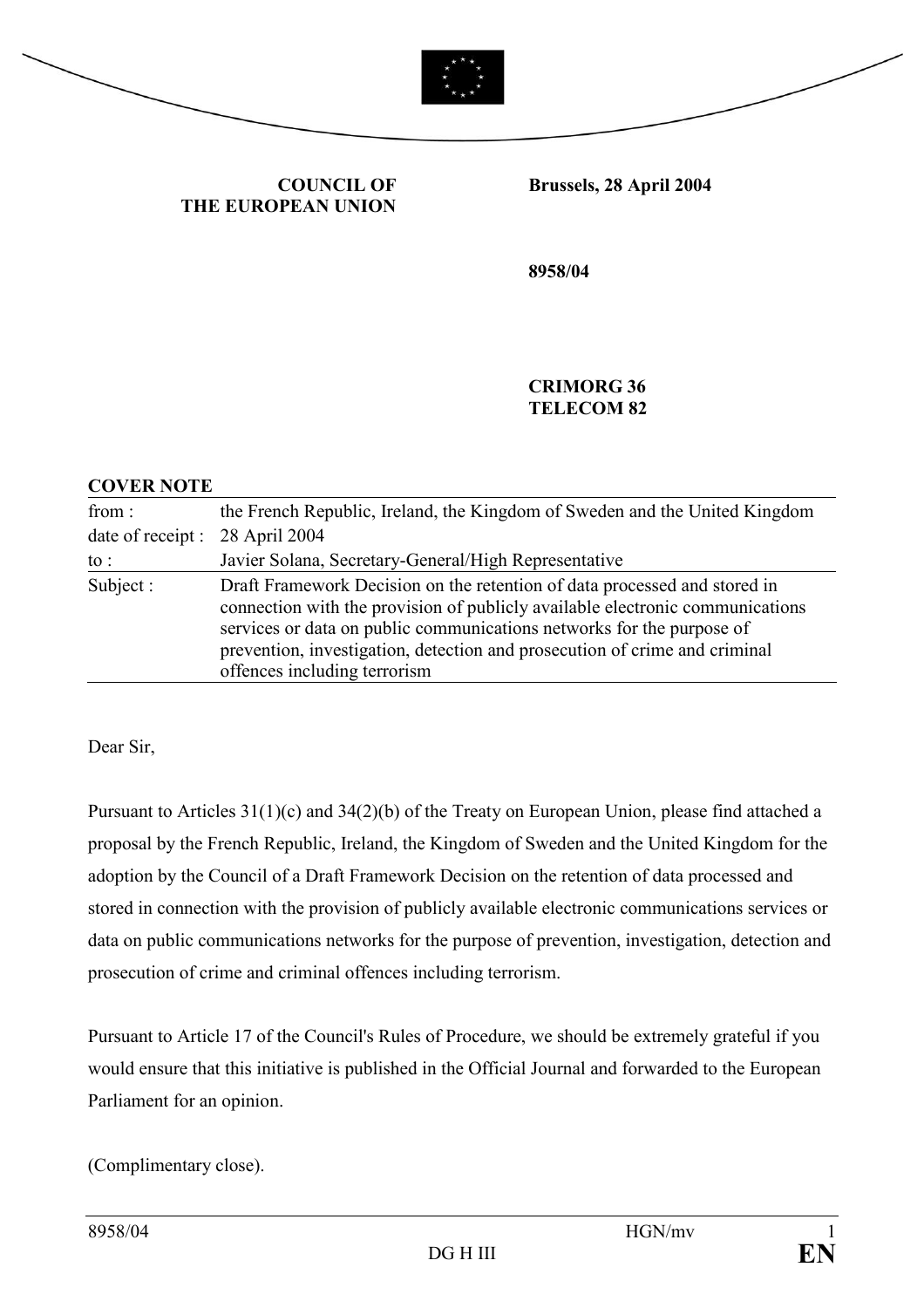Signed:

Pierre SELLAL Anne ANDERSON The Permanent Representative The Permanent Representative of France of Ireland

Sven-Olof PETERSSON John GRANT of Sweden of the United Kingdom

The Permanent Representative The Permanent Representative

\_\_\_\_\_\_\_\_\_\_\_\_\_\_\_\_\_\_\_\_\_\_\_\_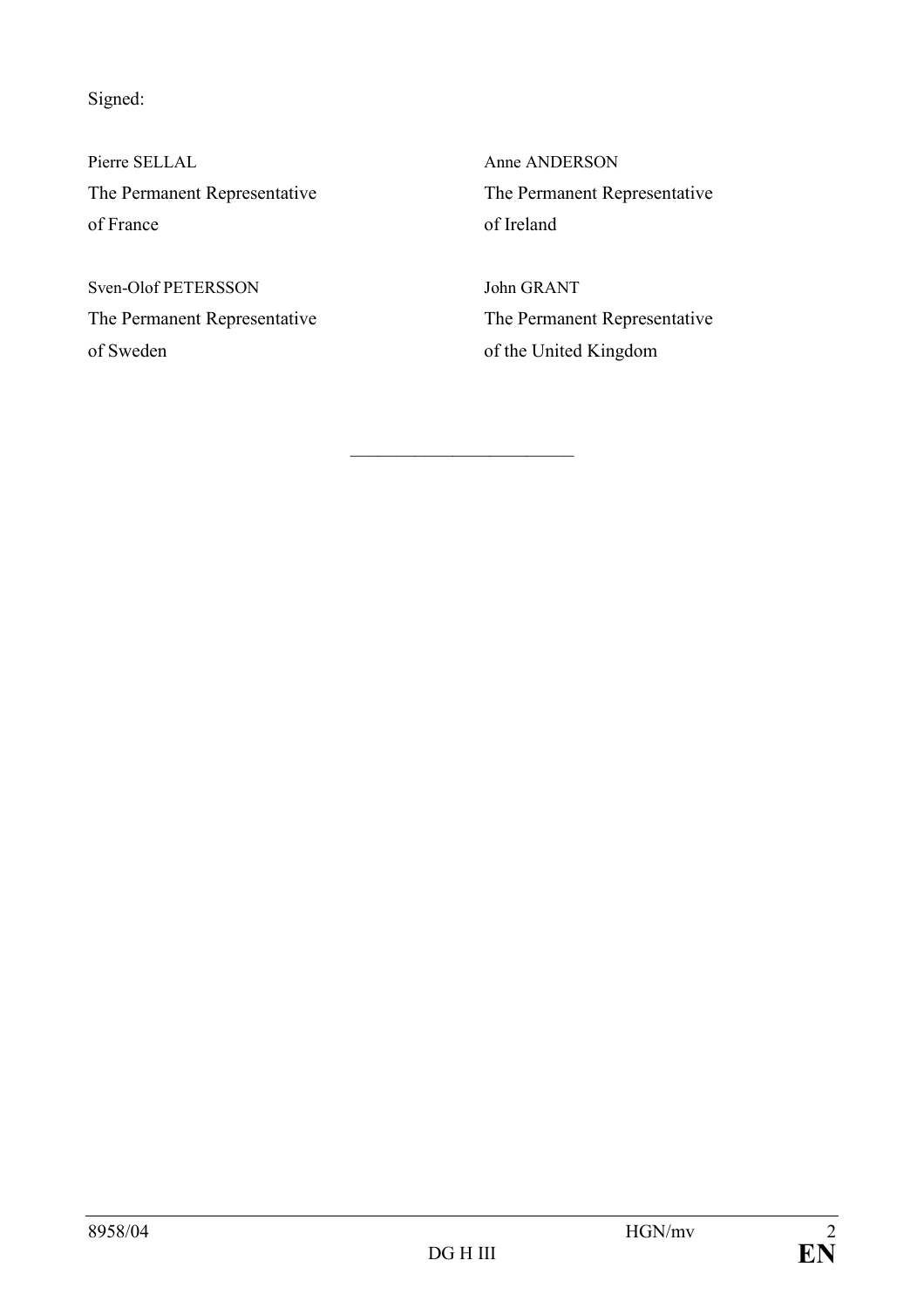### Draft Framework Decision

on the retention of data processed and stored in connection with the provision of publicly available electronic communications services or data on public communications networks for the purpose of prevention, investigation, detection and prosecution of crime and criminal offences including terrorism.

#### THE COUNCIL OF THE EUROPEAN UNION

Having regard to the Treaty on European Union, and in particular Article 31(1)(c) and Article 34 (2)(b) thereof,

Having regard to the initiative of the French Republic, Ireland, the Kingdom of Sweden and the United Kingdom,

Having regard to the Opinion of the European Parliament,

Whereas:

- 1. Offering a high level of protection in an area of liberty, security and justice requires that the prevention, investigation, detection and prosecution of crime and criminal offences be carried out in an adequate manner
- 2. The plan of action of the Council and the Commission on the best ways to implement the provisions of the Treaty of Amsterdam on the establishment of an area of liberty, security and justice, the conclusions of the European Council at Tampere on 15-16 October 1999, the European Council at Santa Maria da Feira on 19-20 June 2000, the European Commission in its scoreboard and the European Parliament in its resolution of 19 May 2000 call for an intervention in the area of high tech crime.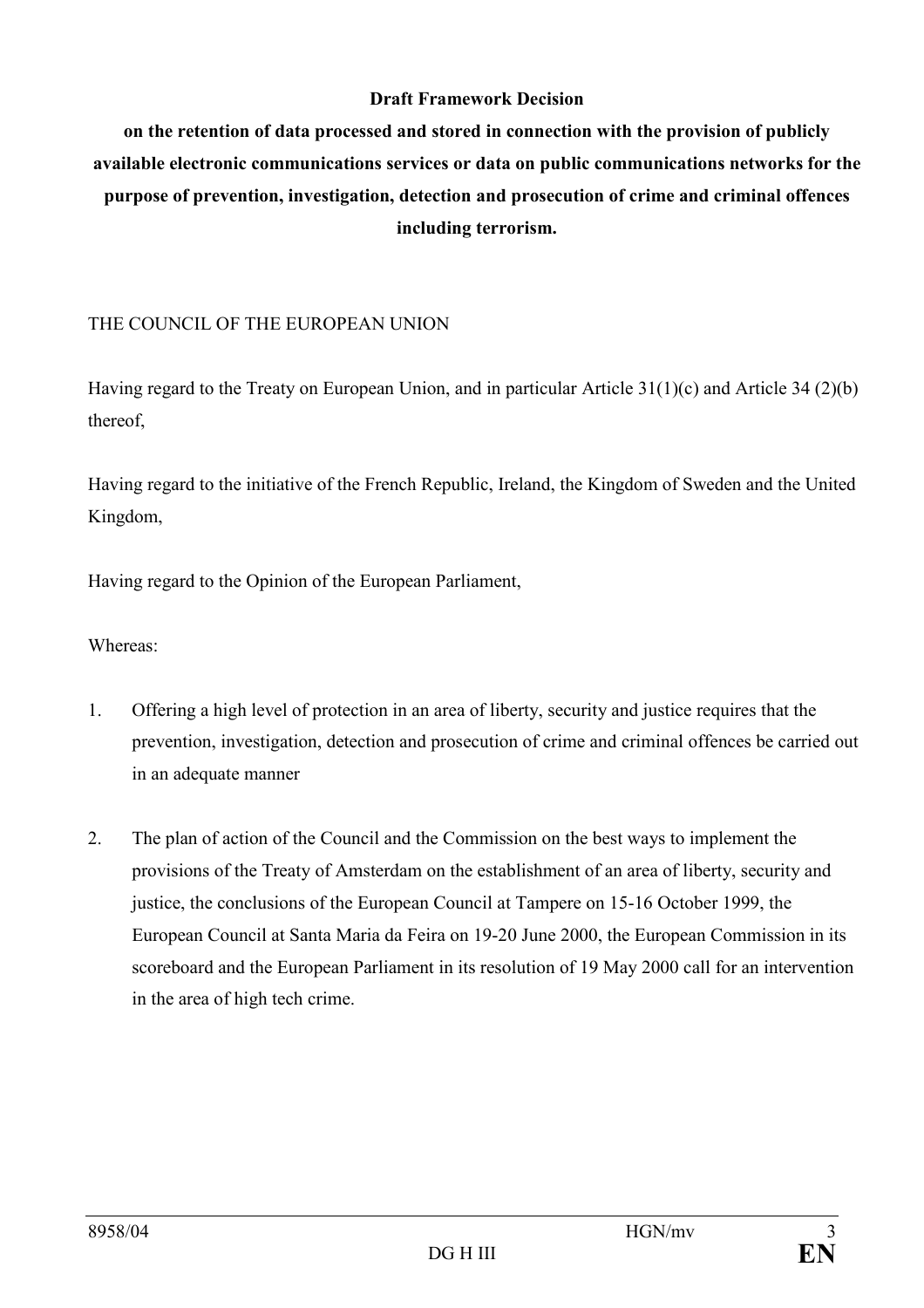- 3. The conclusions of the Council of 20 September 2001 call for care to be taken to ensure that the forces of law and order are able to investigate criminal acts which involve the use of electronic communications systems and to take measures against the perpetrators of these crimes, while maintaining a balance between the protection of personal data and the needs of the law and order authorities to have access to data for criminal investigation purposes. It is noted in the conclusions of the Council of 19 December 2002 that, because of the significant growth in the possibilities afforded by electronic communications, data relating to the use of electronic communications is now a particularly important and valuable tool in the prevention, investigation, detection and prosecution of crime and criminal offences, in particular organised crime and terrorism.
- 4. The Declaration on Combating Terrorism adopted by the European Council on 25 March 2004 instructed the Council to examine measures for establishing rules on the retention of communications traffic data by service providers with a view to adoption by June 2005.
- 5. It is essential to retain data existing on public communications networks, generated in consequence of a communication, hereafter referred to as data, for the prevention, investigation, detection and prosecution of crimes and criminal offences involving the use of electronic communications systems. This proposal relates only to data generated as a consequence of a communication and does not relate to data that is the content of the information communicated. In particular, it is necessary to retain data in order to trace the source of illegal content such as child pornography and racist and xenophobic material; the source of attacks against information systems; and to identify those involved in using electronic communications networks for the purpose of organised crime and terrorism.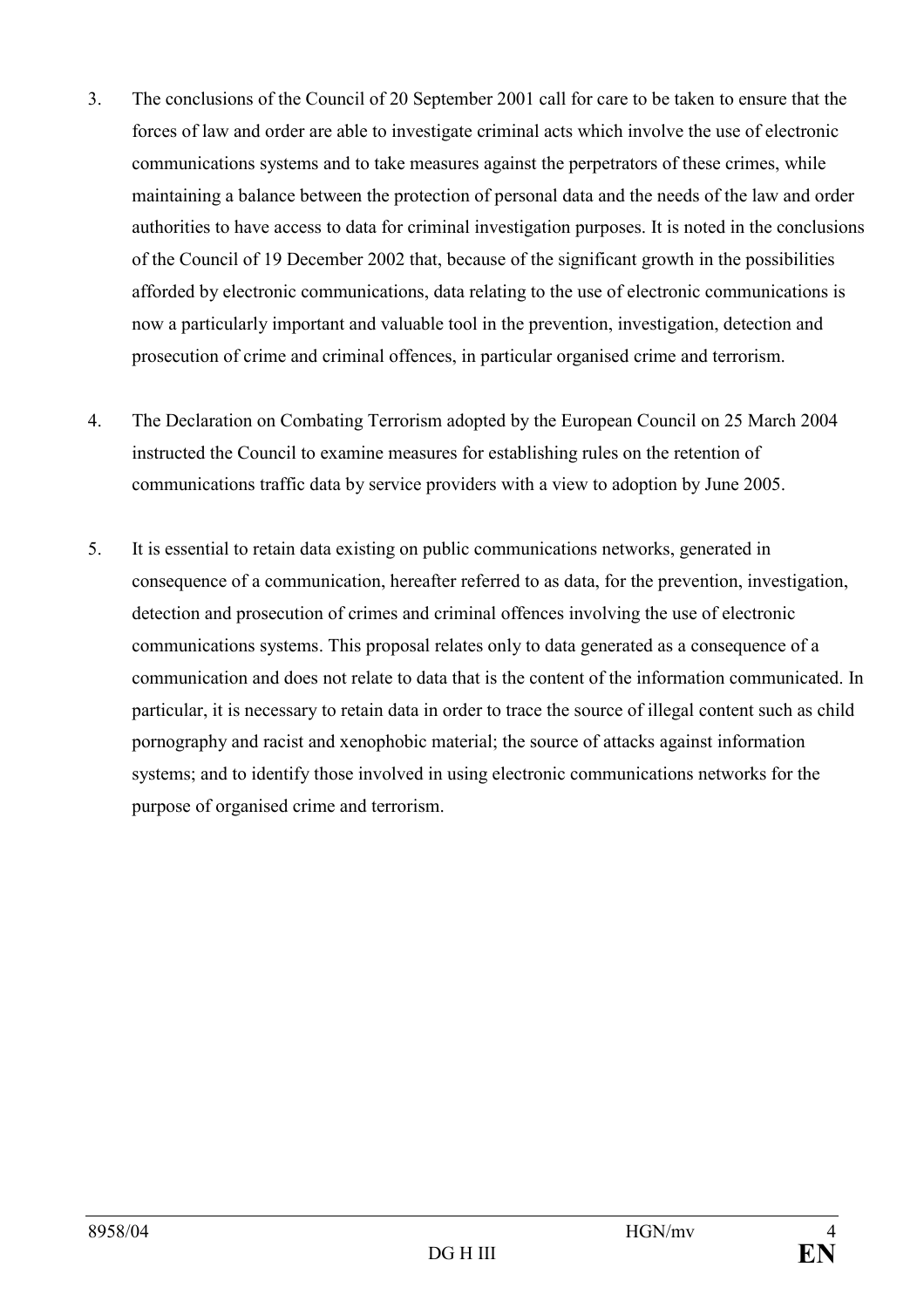- 6. Preservation of specific data relating to specified individuals in specific cases is not sufficient to meet these requirements. In investigations, it may not be possible to identify the data required or the individual involved until many months or years after the original communication. It is therefore necessary to retain certain types of data, which are already processed and stored for billing, commercial or any other legitimate purposes, for a certain additional period of time in anticipation that they might be required for a future criminal investigation or judicial proceedings. This framework decision therefore concerns the retention of data and does not relate to the preservation of data.
- 7. In recognition of the importance of the need to retain data, Article 15 of Directive 2002/58/EC permits the adoption of legislative measures allowing, under certain conditions, retention of data for the purposes of the prevention, investigation, detection or prosecution of crime and criminal offences. This framework decision is not related to other objectives set out in Article 15 of this Directive and therefore does not provide for rules on data retention for the purpose of safeguarding national security (i.e. State Security), defence, public security. Nor is it related to the unauthorised use of the electronic communication system when such use does not constitute a criminal offence.
- 8. Many Member States have passed legislation concerning a priori retention of data for the purposes of prevention, investigation, detection or prosecution of crime and criminal offences. Work in this area is under way in other Member States. The content of this legislation varies considerably between Member States.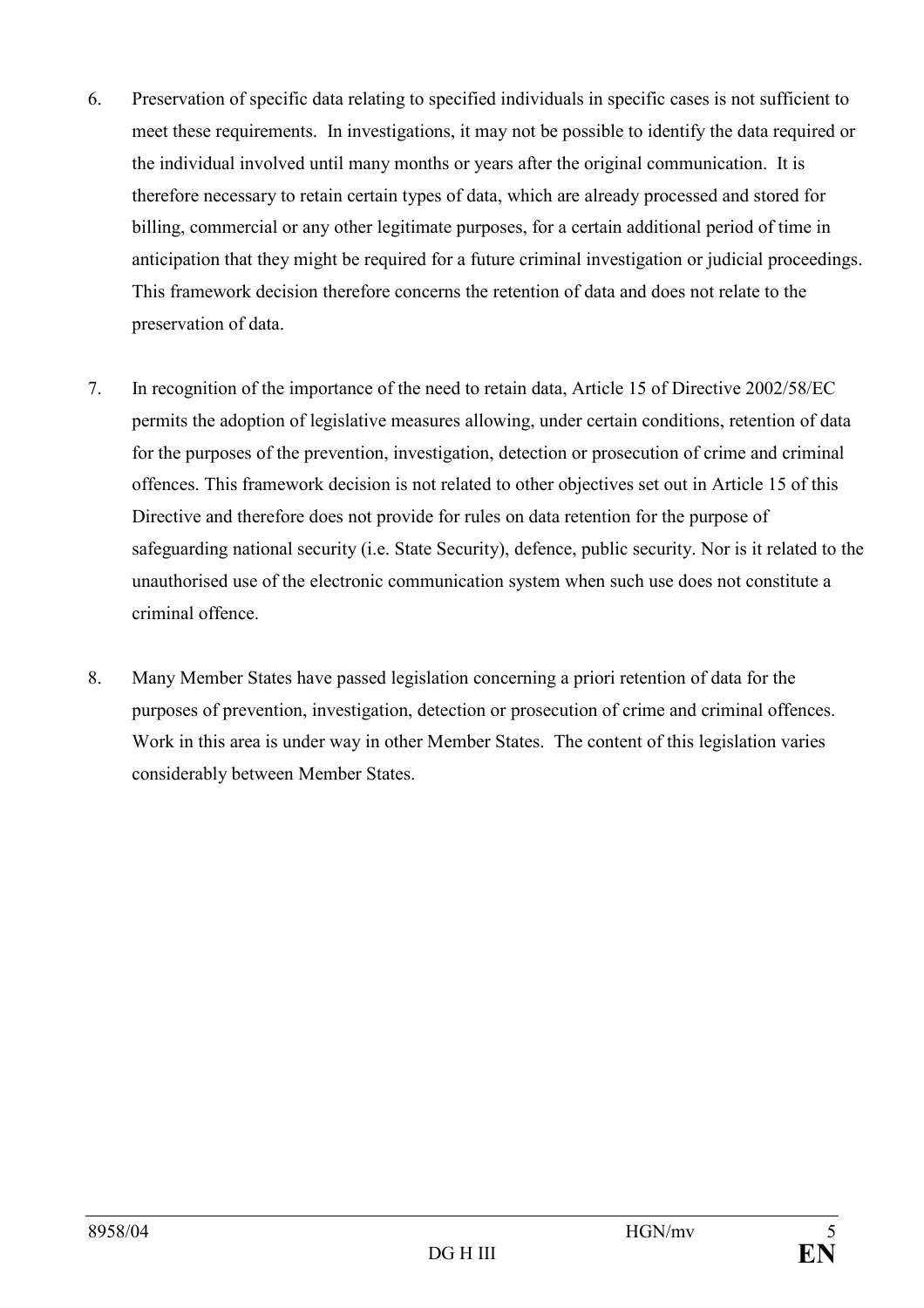- 9. The differences between the legislation in Member States is prejudicial to co-operation between the competent authorities in the prevention, investigation, detection and prosecution of crime and criminal offences. To ensure effective police and judicial co-operation in criminal matters, it is therefore necessary to ensure that all Member States take the necessary steps to retain certain types of data for a length of time within set parameters for the purposes of preventing, investigating, detecting and prosecuting crime and criminal offences including terrorism. Such data should be available to other member states in accordance with the instruments on judicial cooperation in criminal matters adopted under Title VI of the Treaty on European Union. This should also include instruments which were not adopted under this Title but which has been acceded to by the member states and to which reference are made in the instruments on judicial co-operation in criminal matters adopted under Title VI of the Treaty on European Union.
- 10. Such a priori retention of data and access to this data may constitute an interference in the private life of the individual. However, such an interference does not violate the international rules applicable with regard to the right to respect to privacy and the handling of personal data contained, in particular, in the European Convention on the Protection of Human Rights of 4 November 1950, the Convention of the Council of Europe no.108 on the protection of persons in respect of the automated handling of personal data of 28 January 1981, and the Directives 95/46/EC, 97/66/EC and 2002/58 EC where such interference is provided for by law and where it is appropriate, strictly proportionate to the intended purpose and necessary within a democratic society, and subject to adequate safeguards for the prevention, investigation, detection and prosecution of crime and criminal offences including terrorism.
- 11. Taking into account both the need to ensure that data is retained a priori in an efficient and harmonised way and the need to allow Member States ample room to make their own individual assessments given the differences that exist between criminal justice systems, it is appropriate to establish parameters for the a priori retention of data.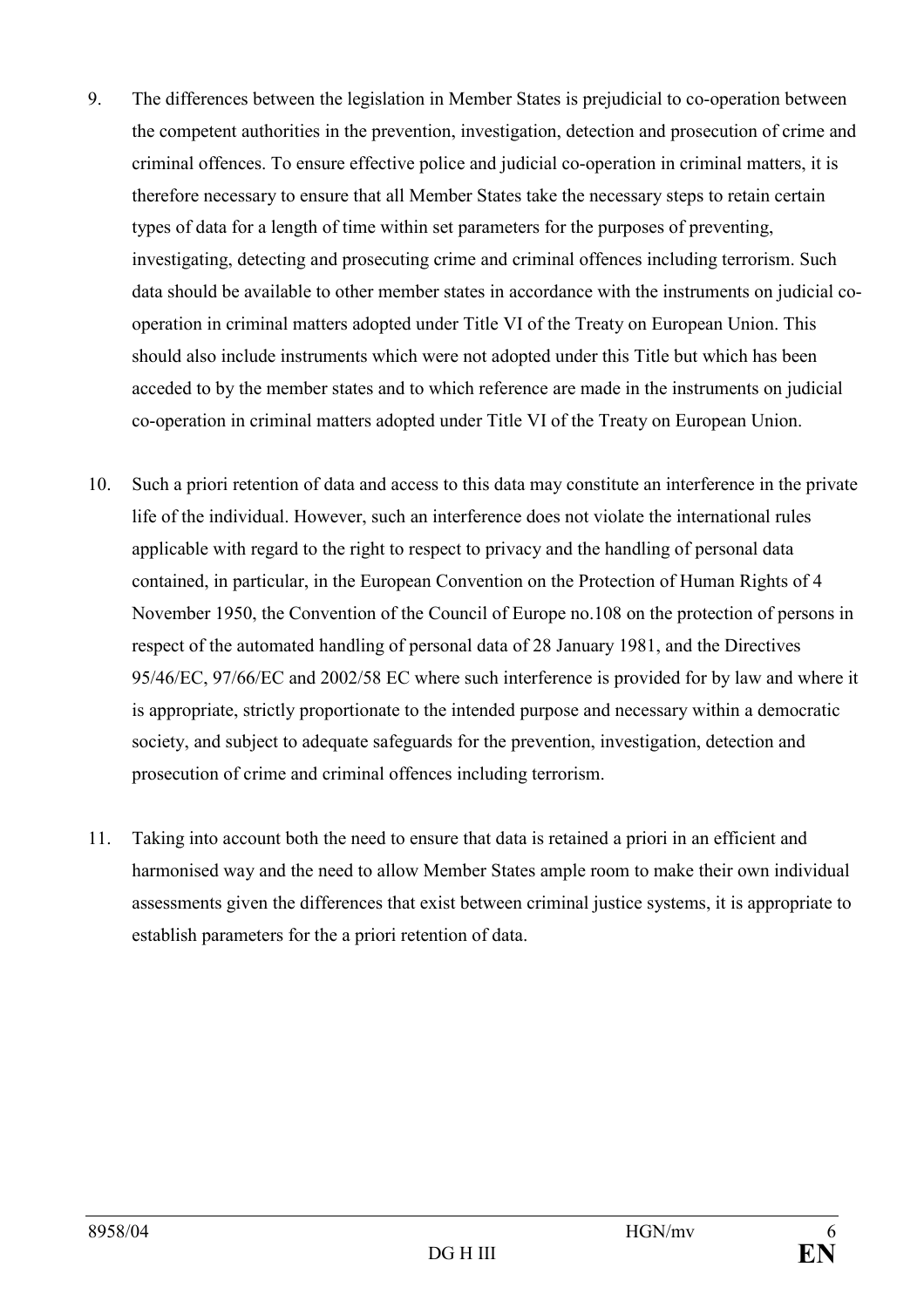- 12. Data may be a priori retained for different periods of time depending on its type. The retention periods for each type of data will be dependant on the usefulness of the data in relation to the prevention, investigation, detection, and prosecution of crime and criminal offences and the cost of retaining the data. The retention periods shall be proportionate in view of the needs for such data for the purposes of preventing, investigating, detecting and prosecuting crime and criminal offences as against the intrusion into privacy that such retention will entail from disclosure of that retained data.
- 13. The drawing up of any lists of the types of data to be retained must reflect a balance between the benefit to the prevention, investigation, detection, and prosecution of crime and criminal offences of keeping each type of data against the level of invasion of privacy which will result.
- 14. The framework decision does not apply to access to data at the time of transmission, that is by the monitoring, interception or recording of telecommunications.
- 15. Member states must ensure that access to retained data takes account of privacy rules as defined in international law applicable to the protection of personal data.
- 16. Member States shall ensure that implementation of the Framework Decision involves appropriate consultation with the Industry.

HAS ADOPTED THE PRESENT DECISION: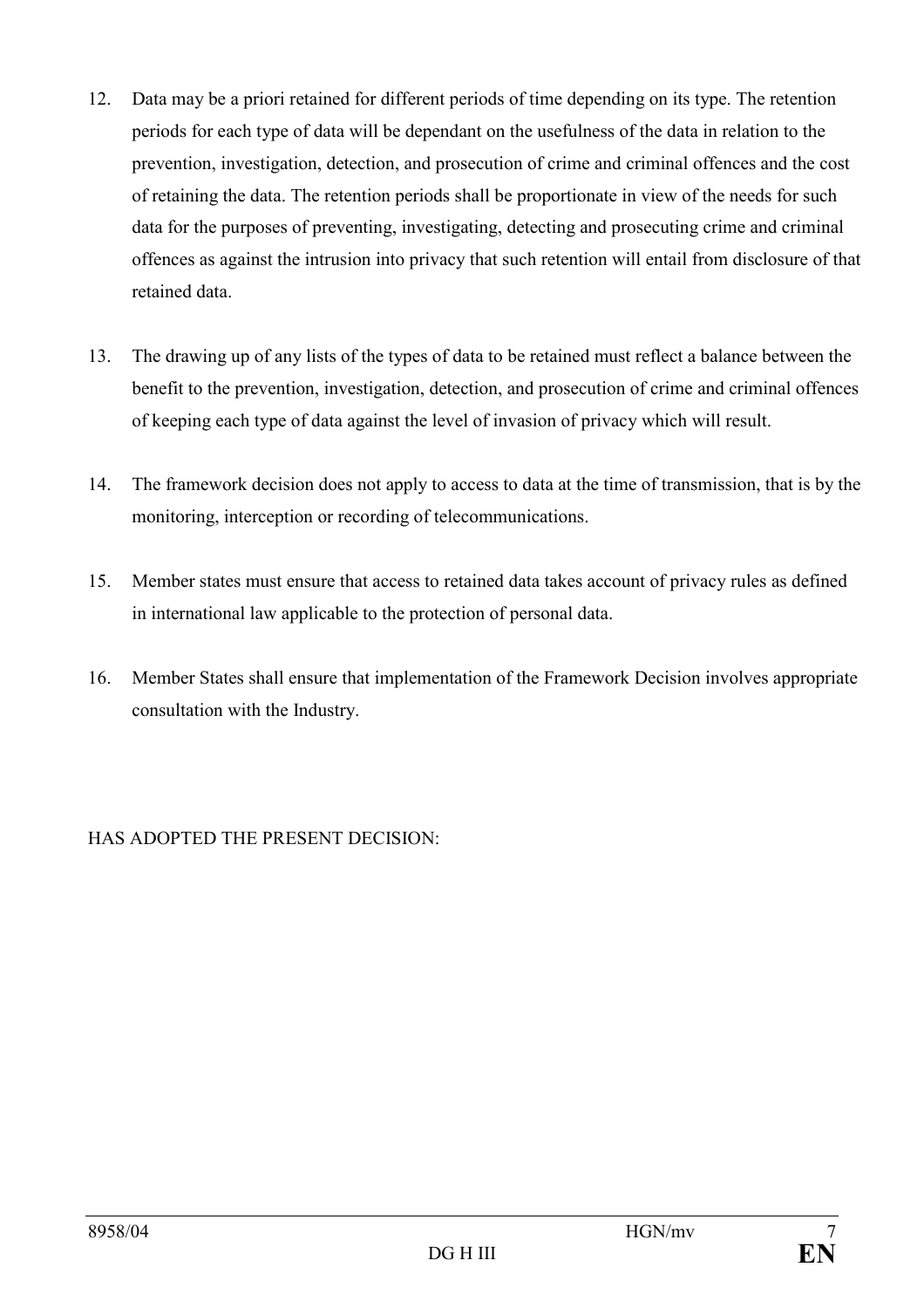## Scope and Aim

1. This Framework Decision aims to facilitate judicial co-operation in criminal matters by approximating Member States' legislation on the retention of data processed and stored by providers of a publicly available electronic communications service or a public communications network, for the purpose of prevention, investigation, detection and prosecution of crime or criminal offences including terrorism.

2. This Framework Decision shall not apply to the content of exchanged communications, including information consulted using an electronic communications network where that is defined in national law.

3. A Member State may decide not to apply paragraph 1 of this Article, with regard to prevention of crime or criminal offences as purposes for retaining data which is processed and stored, should the Member State not find such purposes acceptable following any national procedural or consultative processes. A Member State deciding to make use of this derogation at any time must give notice of this decision to the Council and to the Commission.

4. This framework decision is without prejudice to:

- the rules applicable to judicial co-operation in criminal matters with regard to the interception and recording of telecommunications;
- activities concerning public security, defence and national security (i.e. State security);
- national rules relating to the retention of data types which are not held by communication service providers for business purposes.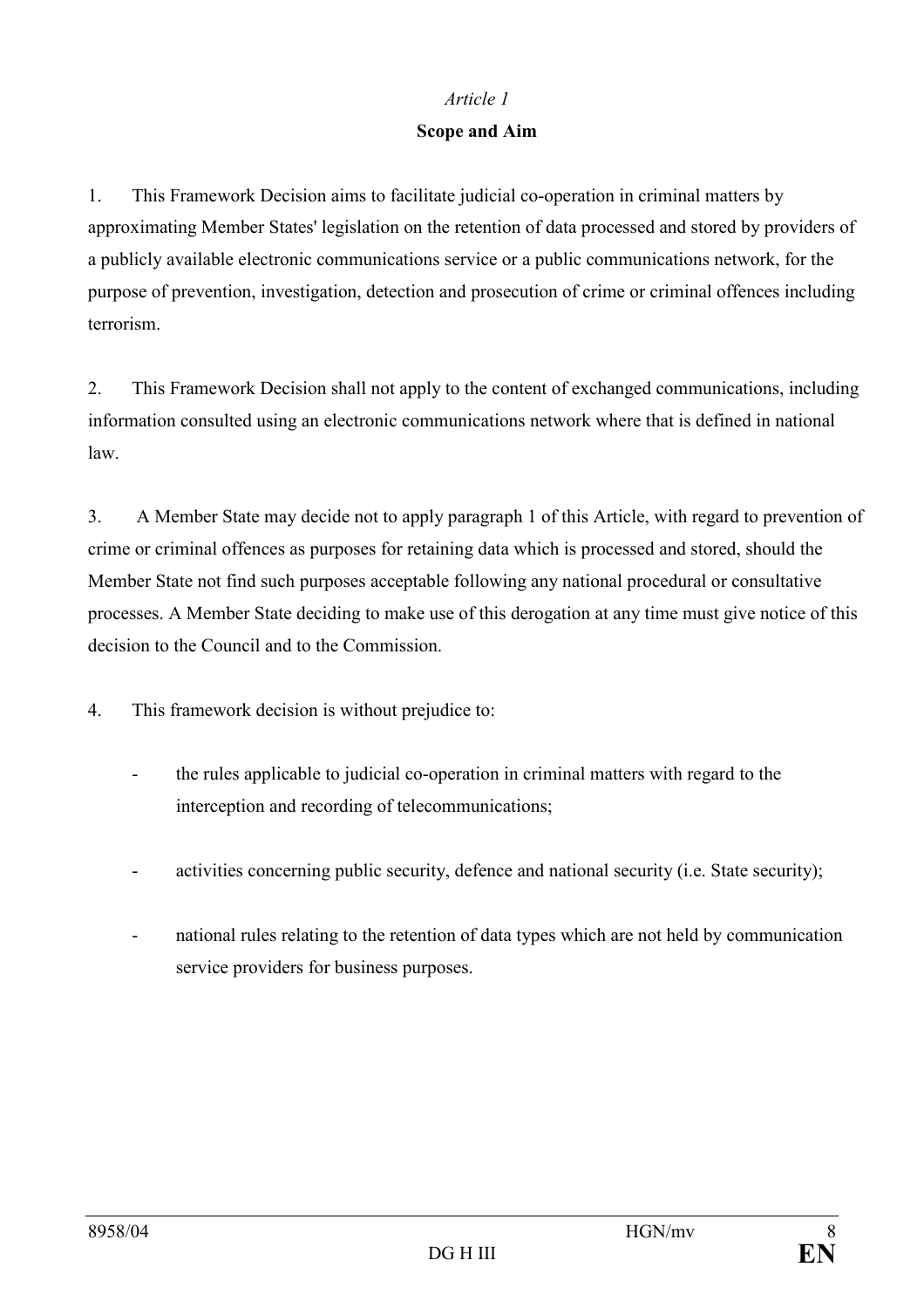### **Definitions**

- 1. For the purpose of this Framework Decision :
	- (a) The definition of the term 'data' in this framework decision includes traffic data and location data as set out in Article 2 of the Directive 2002/58/EC, and is inclusive of subscriber data and user data related to these data.
	- (b) User data means data relating to any natural person using a publicly available electronic communications service, for private or business purposes, without necessarily having subscribed to the service.
	- (c) Subscriber data means data relating to any natural person using a publicly available electronic communications service for, private or business purposes, without necessarily having used the service.
- 2. Data shall for the purpose of the Framework Decision include:
	- (a) Data necessary to trace and identify the source of a communication which includes personal details, contact information and information identifying services subscribed to.
	- (b) Data necessary to identify the routing and destination of a communication.
	- (c) Data necessary to identify the time and date and duration of a communication.
	- (d) Data necessary to identify the telecommunication.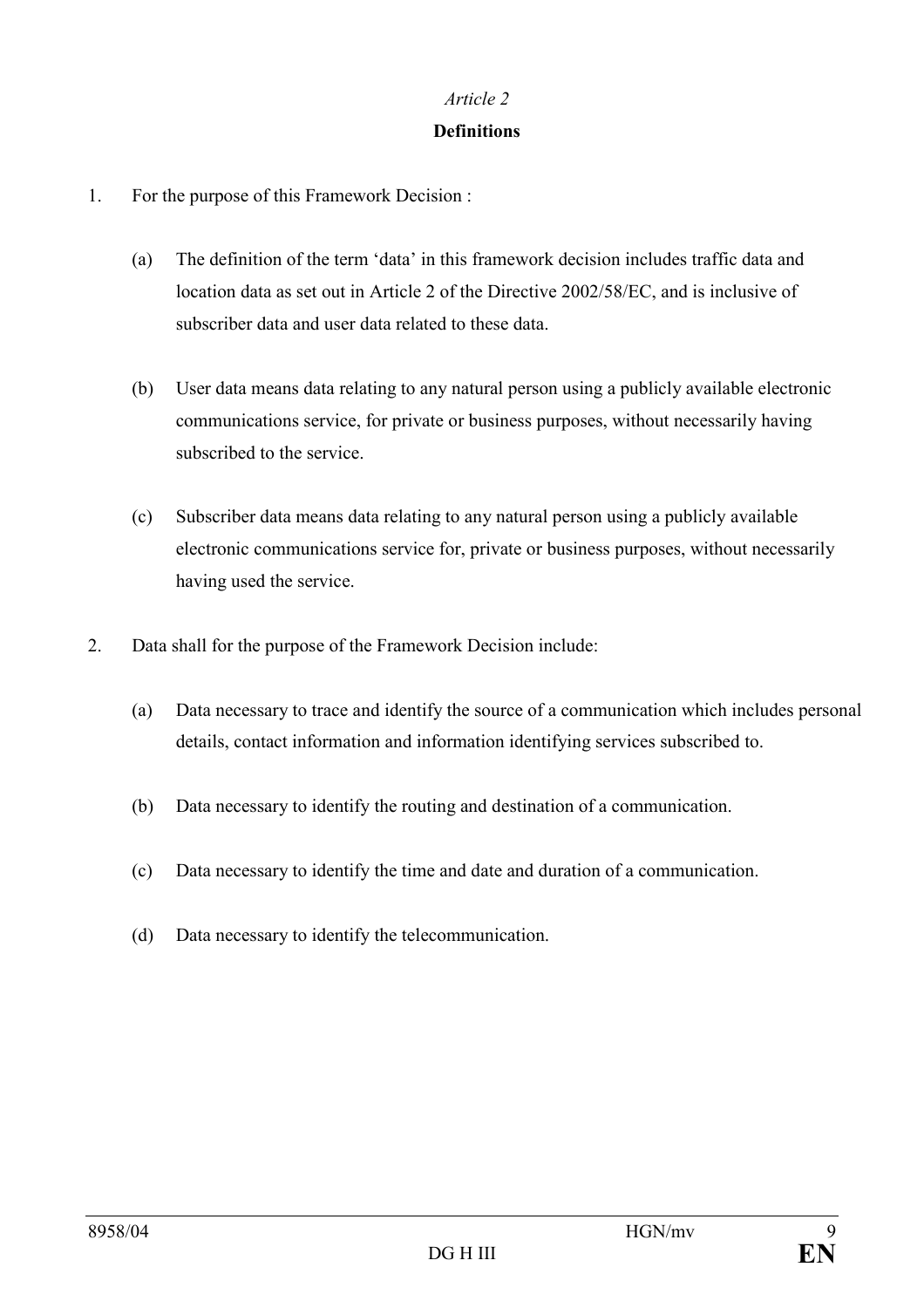- (e) Data necessary to identify the communication device or what purports to be the device.
- (f) Data necessary to identify the location at the start and throughout the duration of the communication.

3. These data include data generated by services provided within the following communication infrastructures, architectures and protocols:

- (a) Telephony excluding Short Message Services, Electronic Media Services and Multi Media Messaging Services.
- (b) Short Message Services, Electronic Media Services and Multi Media Messaging Services provided as part of any telephony service.
- (c) Internet Protocols including Email, Voice over Internet Protocols, world wide web, file transfer protocols, network transfer protocols, hyper text transfer protocols, voice over broadband and subsets of Internet Protocols numbers - network address translation data.

4. Future technological developments that facilitate the transmission of communications shall be within the scope of this Framework Decision.

## Article 3

## Retention of data

Each Member State shall take the necessary measures to ensure that, for the purpose of providing judicial co-operation in criminal matters, retained data processed and stored by providers of a public communications network or publicly available electronic communications services inclusive of subscriber data and user data related to these data, is retained in accordance with the provisions of this framework decision, with a view to facilitating judicial co-operation in criminal matters.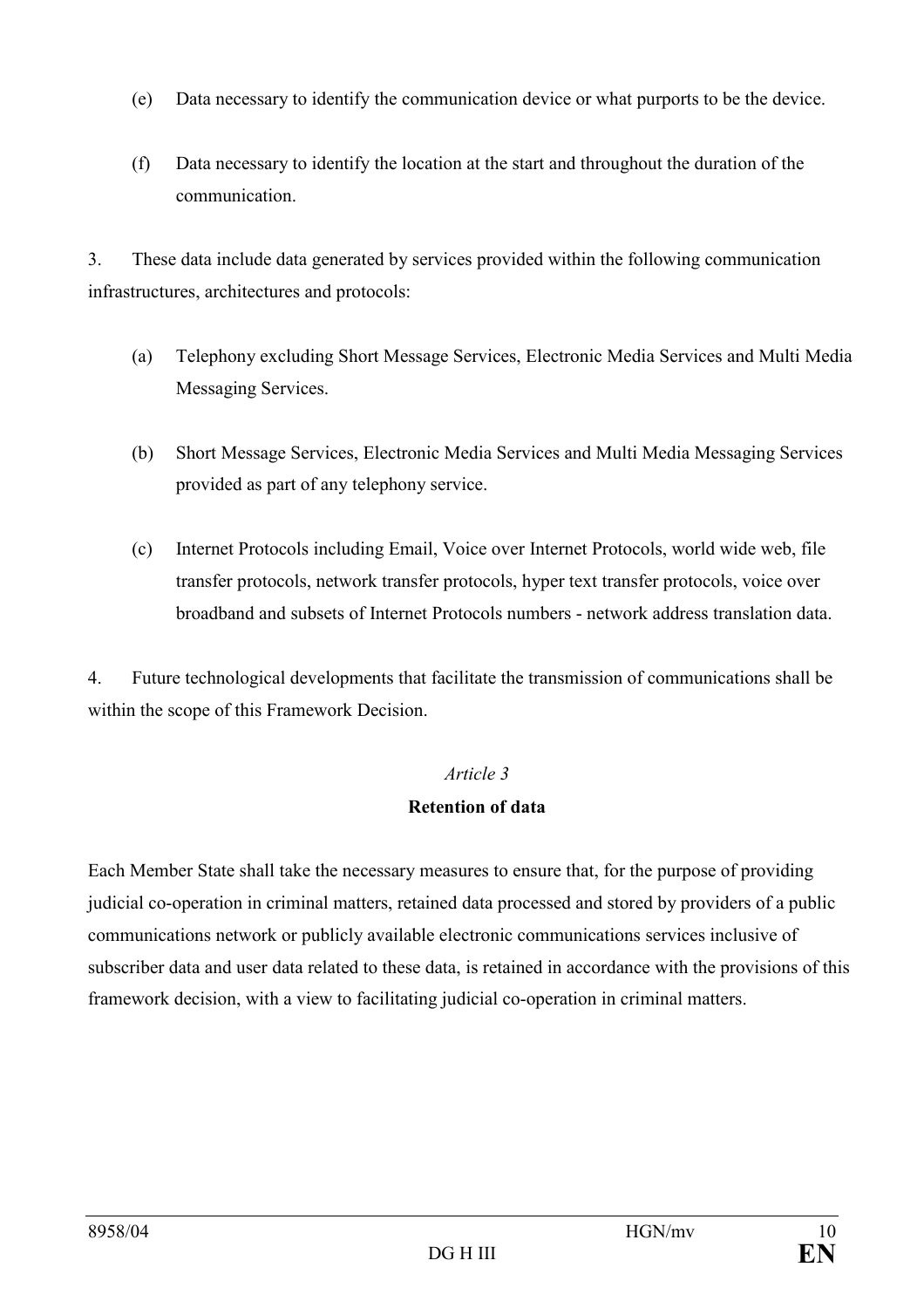### Time periods for retention of data

1. Each Member State shall take the necessary measures to ensure that data shall be retained for a period of at least 12 months and not more than 36 months following its generation. Member States may have longer periods for retention of data dependent upon national criteria when such retention constitutes a necessary, appropriate and proportionate measure within a democratic society.

2. A Member State may decide to derogate from paragraph 1 of this Article, with regard to data types covered by paragraph 2 of Article 2 in relation to the methods of communication identified in paragraph 3(b) and 3 (c) of Article 2, should the Member State not find acceptable, following national procedural or consultative processes, the retention periods set out in paragraph 1 of this Article. A Member State deciding to make use of this derogation at any time must give notice to the Council and to the Commission stating the alternative time scales being adopted for the data types affected. Any such derogation must be reviewed annually.

#### Article 5

#### Access to data for the purpose of judicial co-operation in criminal matters

A request made by a Member State to another Member State, for access to data referred to in Article 2, shall be made and responded to in accordance with the instruments on judicial co-operation in criminal matters adopted under Title VI of the Treaty on European Union. The requested Member State may make its consent to such a request for access to data subject to any conditions which would have to be observed in a similar national case.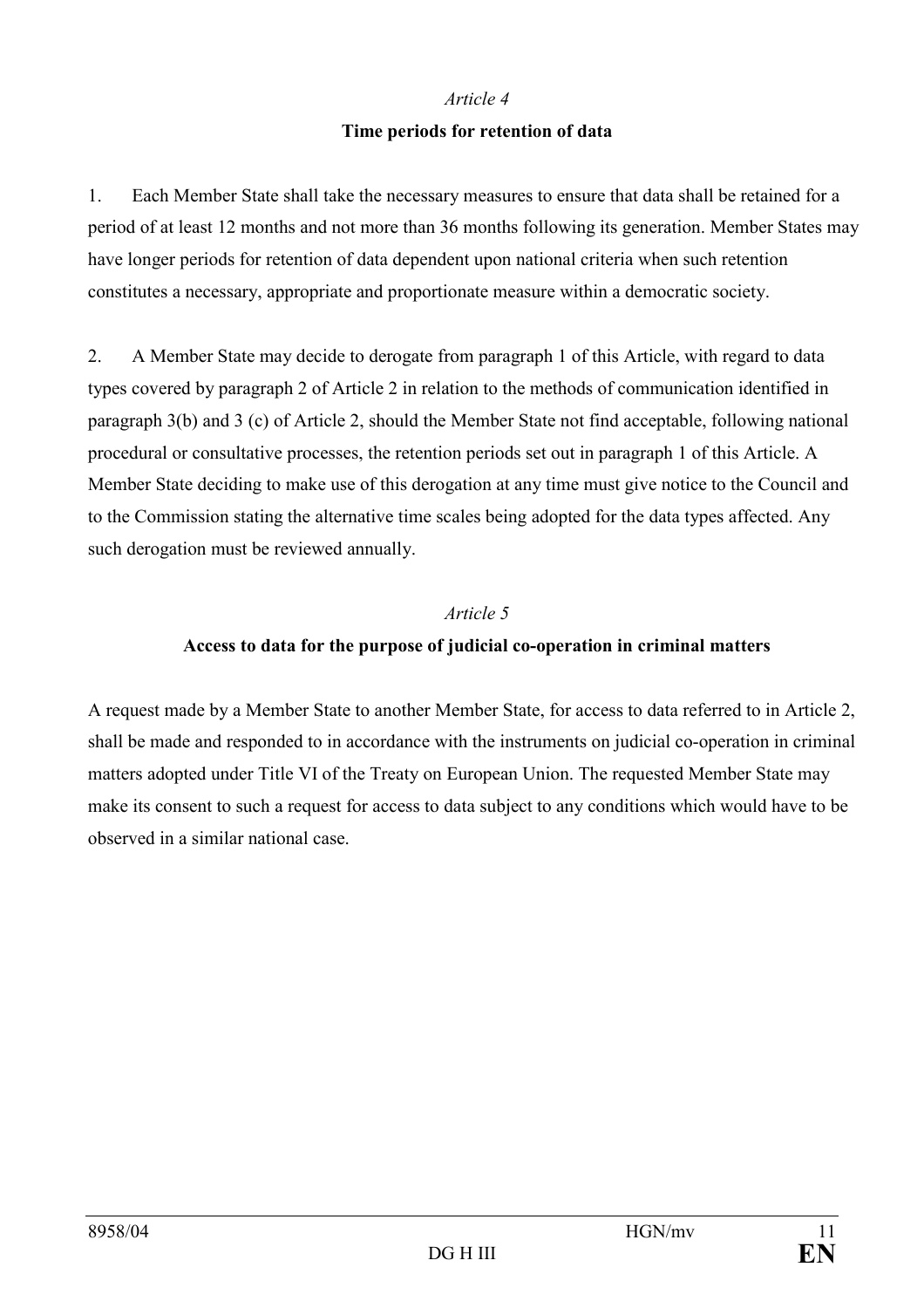## Data Protection

Each Member State shall ensure that data retained under this Framework Decision shall be subject, as a minimum, to the following data protection principles and shall establish judicial remedies in line with the provisions of Chapter III on 'Judicial remedies, liability and sanctions' of Directive 95/46/EC:

- (a) data shall be accessed for specified, explicit and legitimate purposes by competent authorities on a case by case basis in accordance with national law and not further processed in a way incompatible with those purposes;
- (b) the data shall be adequate, relevant and not excessive in relation to the purposes for which they are accessed. Data shall be processed fairly and lawfully;
- (c) data accessed by competent authorities shall be kept in a form which permits identification of data subjects for no longer than is necessary for the purpose for which the data were collected or for which they are further processed;
- (d) the confidentiality and integrity of the data shall be ensured.
- (e) data accessed shall be accurate and, every reasonable step must be taken to ensure that personal data which are inaccurate , having regard to the purposes for which they were collected or for which they are further processed, are erased or rectified;

## Article 7

## Data Security

Each Member State shall ensure that data retained under this Framework Decision shall be subject, as a minimum, to the following data security principles and regard shall be given to the provisions of Article 4 of the Directive: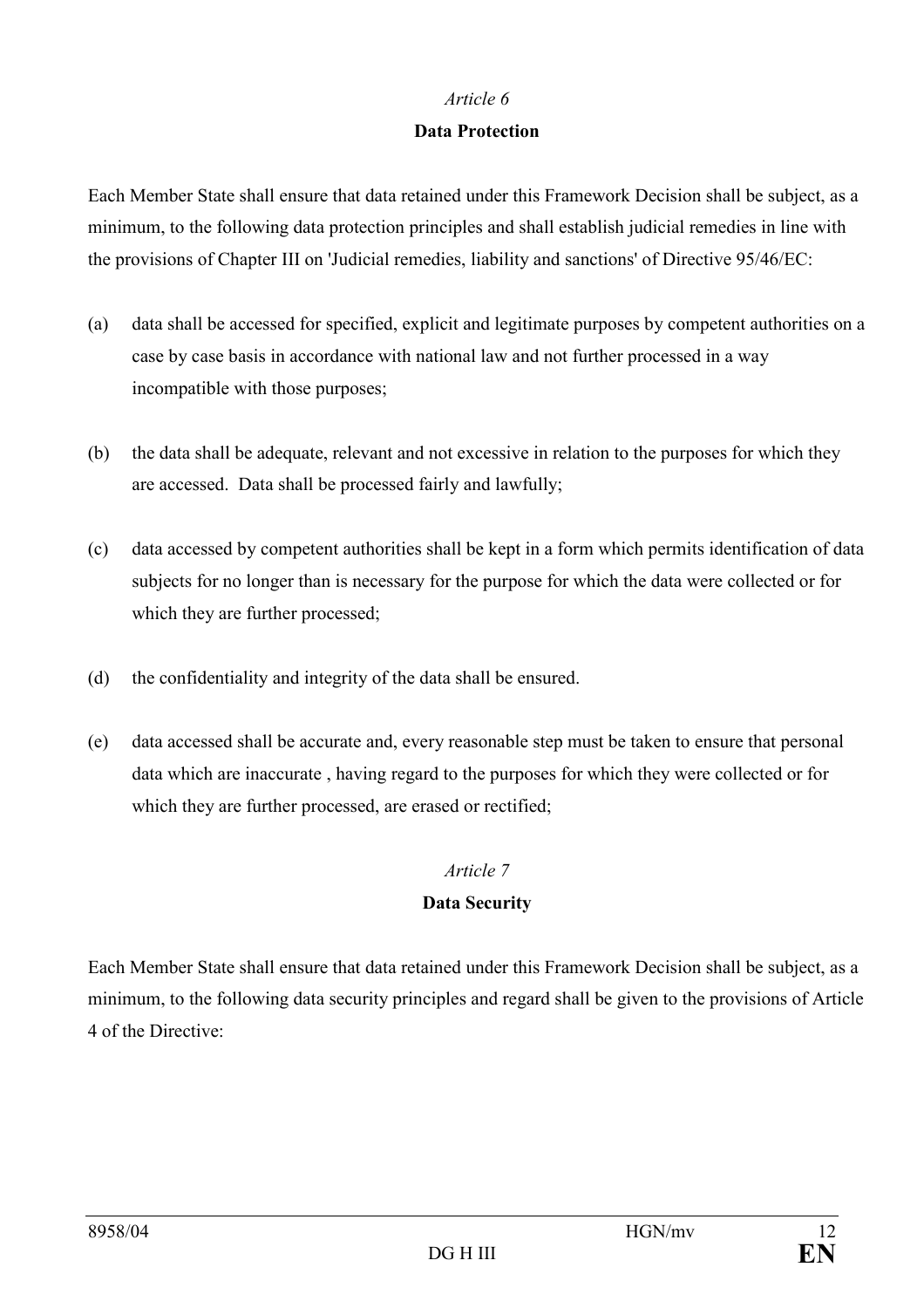- (a) the retained data shall be of the same quality as those data on the network;
- (b) the data shall be subject to appropriate technical and organisational measures to protect the data against accidental or unlawful destruction or accidental loss, alteration, unauthorised disclosure or access, and against all other unlawful forms of processing;
- (c) all data shall be destroyed at the end of the period for retention except those data which have been accessed and preserved;
- (d) the process to be followed in order to get access to retained data and to preserve accessed data shall be defined by each Member State in national law.

## Implementation

Member States shall take the necessary measures to comply with this Framework Decision by […..June 2007] within two years following the date of adoption.

By the same date Member States shall transmit the General Secretariat of theCouncil and to the Commission the text of the provisions transposing into their national law the obligations imposed on them under this Framework Decision. The General Secretariat of the Council shall communicate to the Member States the information received pursuant to this Article.

The Commission shall by [ ….1st January 2008] submit a report to the Council assessing the extent to which the Member States have taken necessary measures in order to comply with this Framework **Decision**